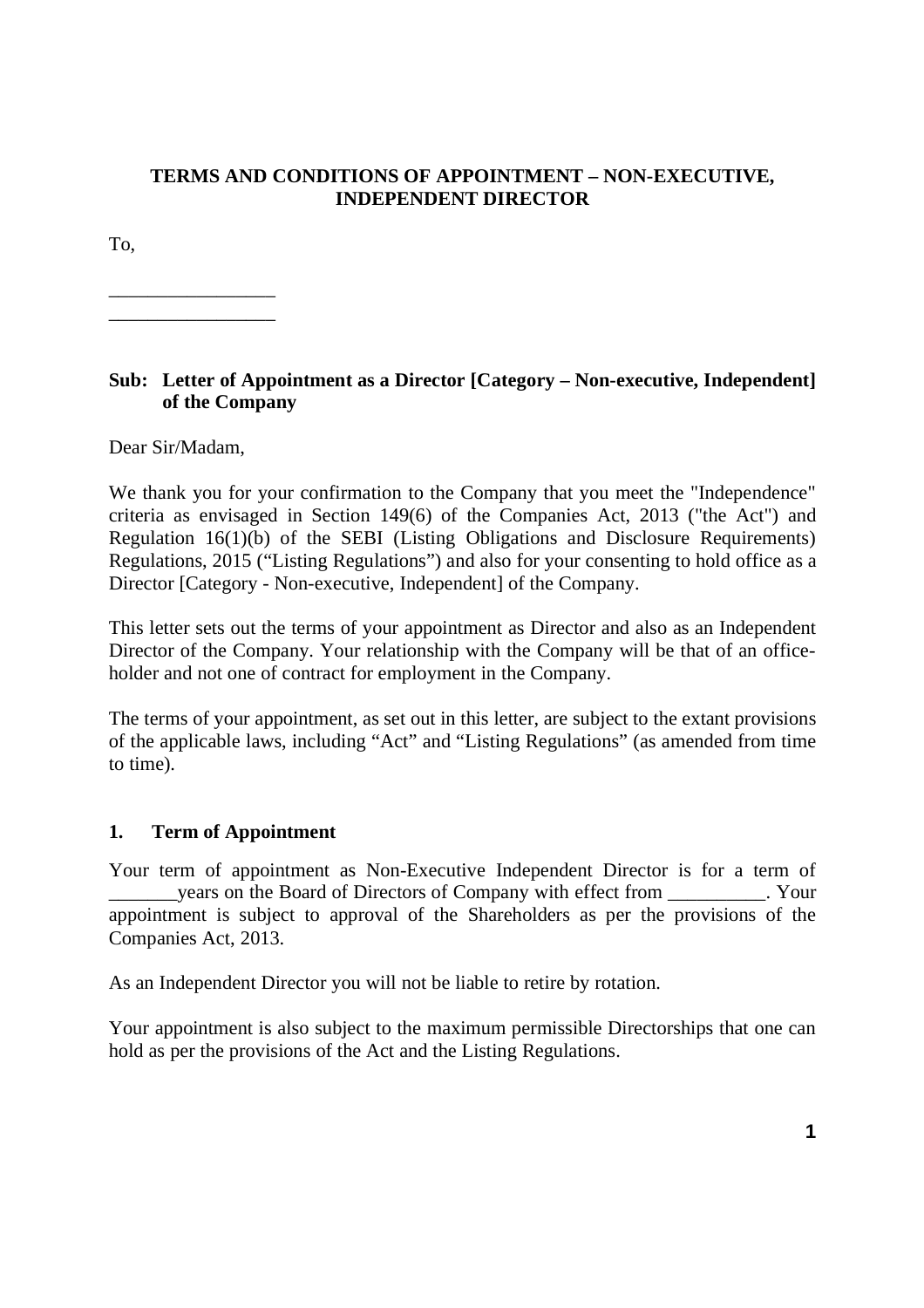## **2. Committees**

-

The Board of Directors may, if it deems fit, invite you to serve on one or more of the Board Committees. Your appointment on such Committee (s) will be subject to applicable regulations and 'terms of reference' of the respective Committee.

## **3. Role, duties and responsibilities**

- A. As a member of the Board, you along with the other Director/s, will be collectively responsible for meeting the objectives of the Board which includes:
	- Requirements under the Companies Act, 2013;
	- Responsibilities of the Board as outlined in the Corporate Governance requirements as prescribed by Stock Exchanges under "Listing Regulations";
	- Accountability under the Directors' Responsibility Statement;
	- Upholding ethical standards of integrity and probity;
	- Acting objectively and constructively with due and reasonable care, skill and diligence while exercising duties;
	- Exercising responsibilities in a bona fide manner in the interest of the Company; and
	- guiding in the areas of expertise.
- B. You shall abide by the 'Code for Independent Directors' as outlined in Schedule IV read with Section 149(8) of the Act, and duties of Directors as provided in the Act (including Section 166) and in "Listing Regulations". For your ready reference, the relevant provisions have been extracted and attached to this letter as an **Annex - A.**

#### **4. Insurance**

Sunflag has Directors' and Officers' liability insurance and it is intended that Company will assume and maintain such cover for the full term of your appointment.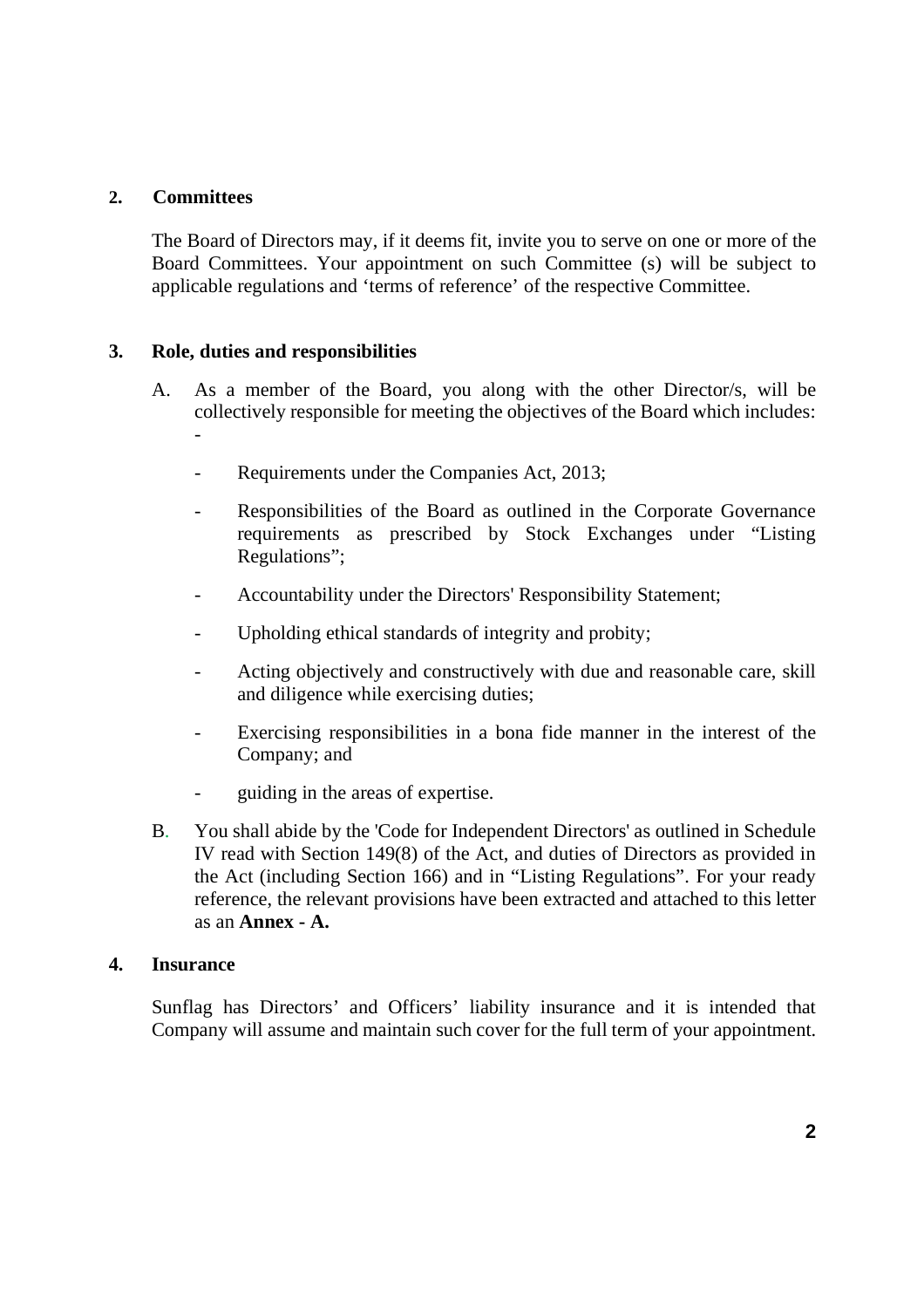### **5. Remuneration**

As an Independent Director of the Company, you shall be paid sitting fees for attending the meeting/s of the Board and the Committees of which you are a member as fixed by the Board of Directors from time to time. Further, you may be paid remuneration by way of commission as may be approved by the Board of Directors and the Shareholders (Members) of the Company from time to time.

In addition to the remuneration described above, the Company will, during the period of your appointment, reimburse the travel, hotel and other incidental expenses incurred by you in the performance of your role and duties as an Independent Director of the Company.

#### **6. Code of Business Ethics**

As an Independent Director of the Company, you agree to comply with the following Code of Business Ethics: -

- will always act in the interest of the Company and ensure that any other business or personal association which you may have, does not involve any conflict of interest with the operations of the Company and your role therein;
- will comply with all applicable laws and regulations of all the relevant regulatory and other authorities as may be applicable to Directors in their individual capacities; and
- will safeguard the confidentiality of all information received by you by virtue of your position.

# **7. The list of actions that a director should not do while functioning as such in the Company**

 Unless specifically authorised by the Company, you shall not disclose Company and business information to public constituencies such as the media, the financial community, employees, shareholders, agents, franchisees, dealers, distributors and importers.

Your obligation of confidentiality shall survive termination or cessation of your directorship with the Company.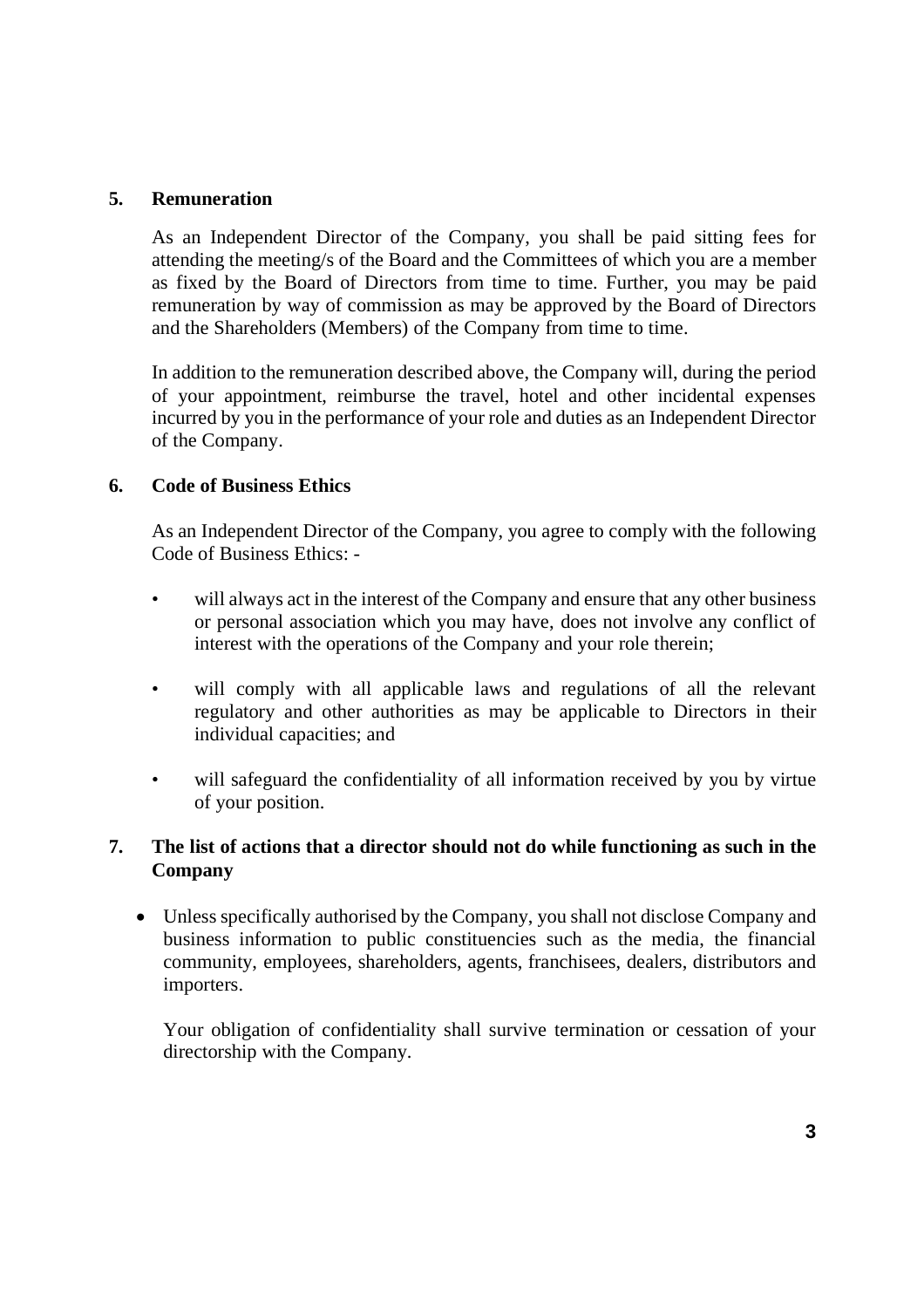We would also like to draw your kind attention to the applicability of Securities and Exchange Board of India (Prohibition of Insider Trading) Regulations, 2015 on use of unpublished price sensitive information.

- you shall not participate in any business activity which might impede the application of your independent judgment in the best interest of the Company.
- you shall not misuse the information in your possession for personal gains.
- you shall not engage in any way (both directly or indirectly) with the competitors.
- you shall not in any way indulge in activities which may be construed as conflict of interest.

# **8. Disclosure of Change/s**

During your tenure as an Independent Director of the Company, you agree to promptly provide a declaration under Section 149(7) of the Act, every year and upon any change in circumstances which may affect your status as an Independent Director, as per the provisions of the Act.

During the said period, you shall promptly intimate the Company Secretary and the Registrar of Companies in the prescribed manner, of any change in address or other contact and personal details provided to the Company.

# **9. Termination**

Your directorship on the Board of the Company shall terminate or cease in accordance with law. Apart from the grounds of termination as specified in the Act and the rules framed thereunder.

You may resign from the directorship of the Company by giving a notice in writing to the Company stating the reasons for resignation and also to Registrar of Companies (RoC). The resignation shall take effect from the date on which the notice is received by the Company or the date, if any, specified by you in the notice, whichever is later.

 If at any stage during the term, there is a change that may affect your status as a Director of the Company as envisaged in the Companies Act, 2013 read with the relevant Rules framed there under, you agree to promptly submit your resignation to the Company with effect from the date of such change.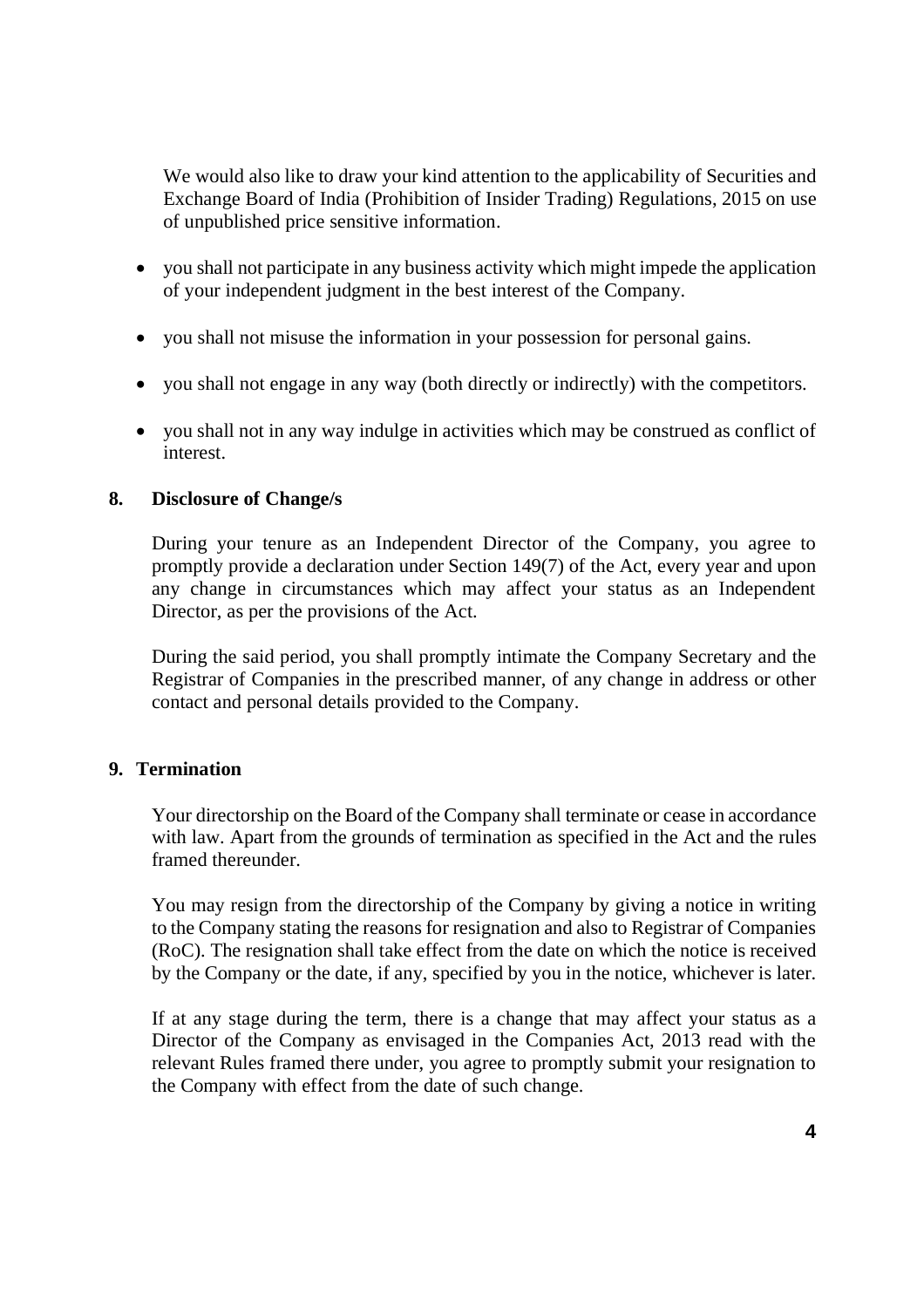**………………………………………………………………………………………………**

# **DECLARATION CUM ACCEPTANCE**

I have read and understood the terms of my appointment as a Director and also, as an Independent Director of the Company and I hereby affirm my acceptance to the same.

Signature :

Name :

Director Identification Number (DIN) –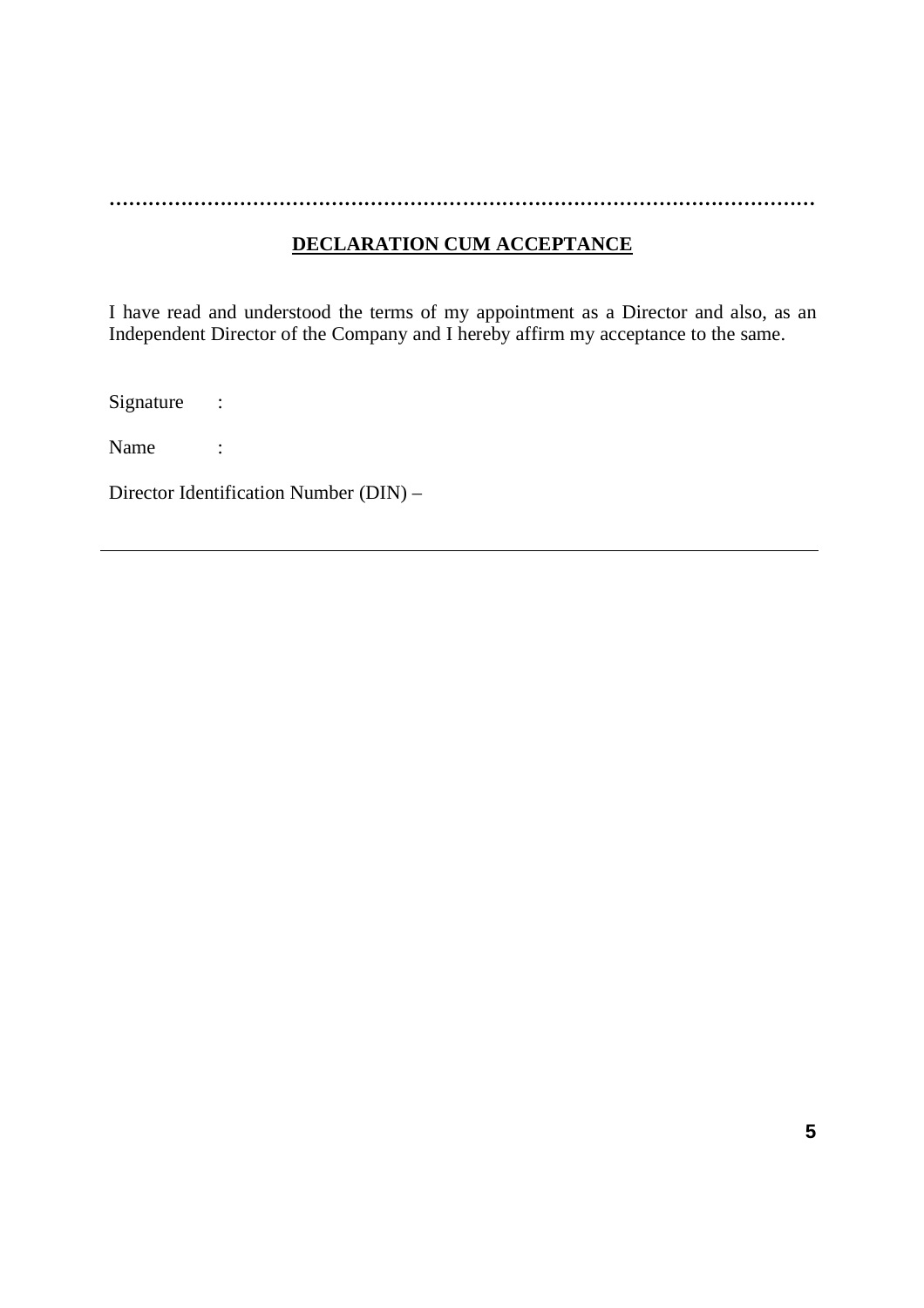## **ANNEX A TO THE LETTER OF APPOINTMENT/TERMS & CONDITIONS**

## **The Companies Act, 2013**

#### **Section 166 - Duties of Directors**

- 1. Subject to the provisions of this Act, a director of a Company shall act in accordance with the articles of the Company.
- 2. A director of a Company shall act in good faith in order to promote the objects of the Company for the benefit of its members as a whole, and in the best interests of the Company, its employees, the shareholders, the community and for the protection of environment.
- 3. A director of a Company shall exercise his duties with due and reasonable care, skill and diligence and shall exercise independent judgment.
- 4. A director of a Company shall not involve in a situation in which he may have a direct or indirect interest that conflicts, or possibly may conflict, with the interest of the Company.
- 5. A director of a Company shall not achieve or attempt to achieve any undue gain or advantage either to himself or to his relatives, partners, or associates and if such director is found guilty of making any undue gain, he shall be liable to pay an amount equal to that gain to the Company.
- 6. A director of a Company shall not assign his office and any assignment so made shall be void.
- 7. If a director of the Company contravenes the provisions of this section such director shall be punishable with fine which shall not be less than one lakh rupees but which may extend to five lakh rupees.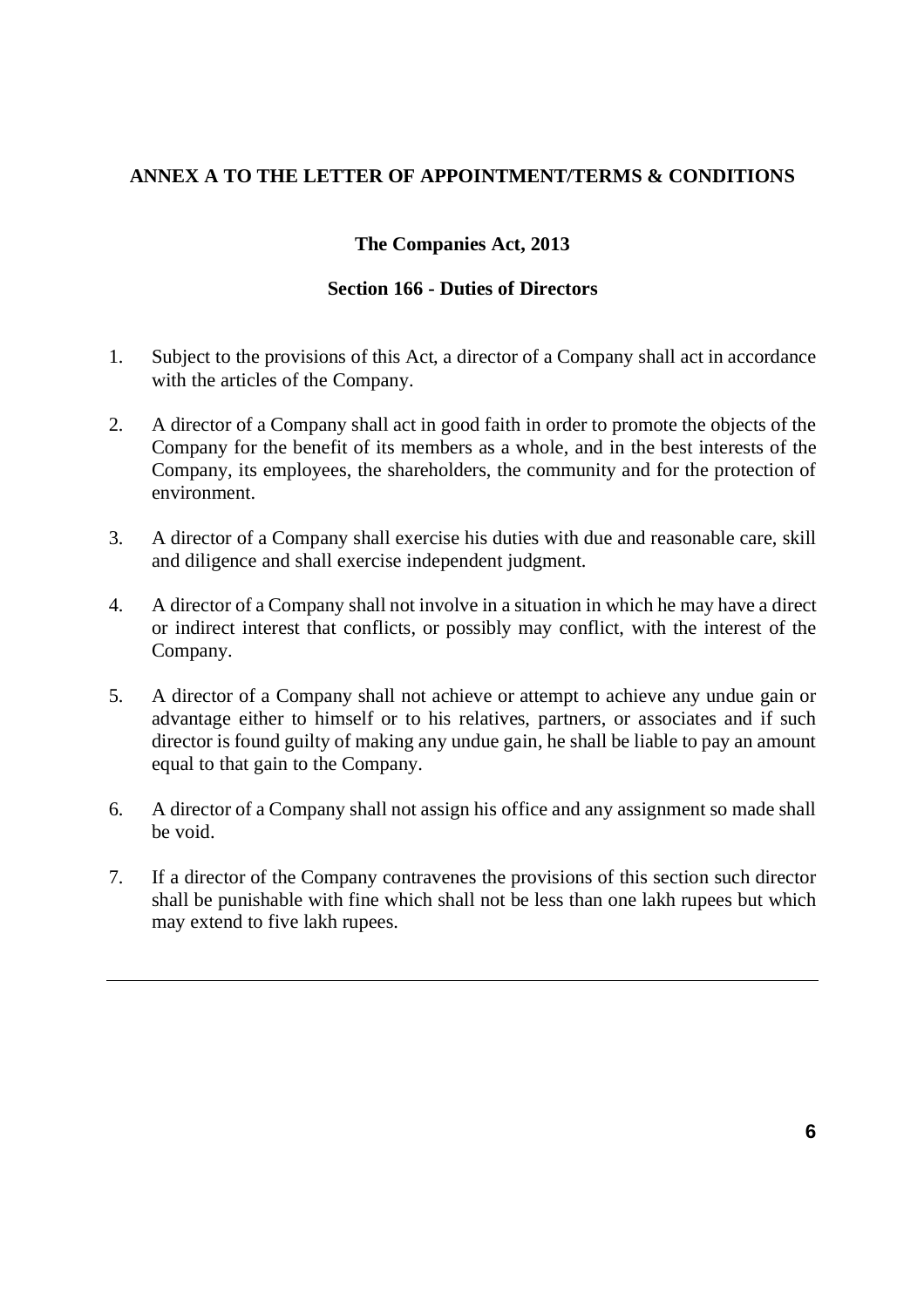## **SCHEDULE IV Code for Independent Directors**

The Code is a guide to professional conduct for independent directors. Adherence to these standards by independent directors and fulfilment of their responsibilities in a professional and faithful manner will promote confidence of the investment community, particularly minority shareholders, regulators and companies in the institution of independent directors.

## **I. Guidelines of professional conduct: -**

An independent director shall: -

- 1. uphold ethical standards of integrity and probity;
- 2. act objectively and constructively while exercising his duties;
- 3. exercise his responsibilities in a *bona fide* manner in the interest of the company;
- 4. devote sufficient time and attention to his professional obligations for informed and balanced decision making;
- 5. not allow any extraneous considerations that will vitiate his exercise of objective independent judgment in the paramount interest of the company as a whole, while concurring in or dissenting from the collective judgment of the Board in its decision making;
- 6. not abuse his position to the detriment of the company or its shareholders or for the purpose of gaining direct or indirect personal advantage or advantage for any associated person;
- 7. refrain from any action that would lead to loss of his independence;
- 8. where circumstances arise which make an independent director lose his independence, the independent director must immediately inform the Board accordingly;
- 9. assist the Company in implementing the best corporate governance practices.

# **II. Roles and Functions: -**

An independent director shall: -

- 1. help in bringing an independent judgment to bear on the Board's deliberations especially on issues of strategy, performance, risk management, resources, key appointments and standards of conduct;
- 2. bring an objective view in the evaluation of the performance of board and management;
- 3. scrutinize the performance of management in meeting agreed goals and objectives and monitor the reporting of performance;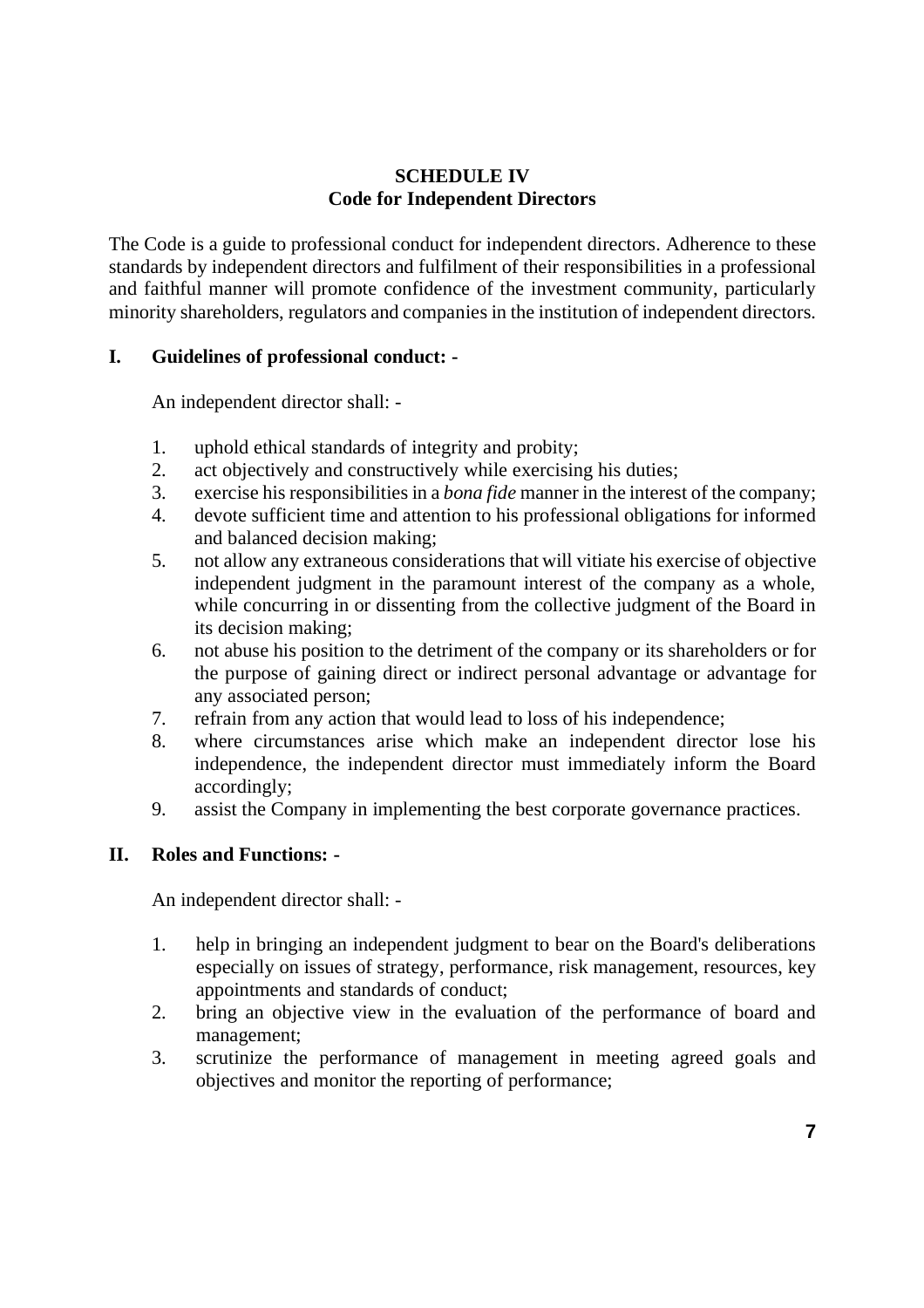- 4. satisfy themselves on the integrity of financial information and those financial controls and the systems of risk management are robust and defensible;
- 5. safeguard the interests of all stakeholders, particularly the minority shareholders;
- 6. balance the conflicting interest of the stakeholders;
- 7. determine appropriate levels of remuneration of executive directors, key managerial personnel and senior management and have a prime role in appointing and where necessary recommend removal of executive directors, key managerial personnel and senior management;
- 8. moderate and arbitrate in the interest of the company as a whole, in situations of conflict between management and shareholder's interest.

#### **III. Duties: -**

An independent director shall: -

- 1. undertake appropriate induction and regularly update and refresh their skills, knowledge and familiarity with the Company;
- 2. seek appropriate clarification or amplification of information and, where necessary, take and follow appropriate professional advice and opinion of outside experts at the expense of the Company;
- 3. strive to attend all meetings of the Board of Directors and of the Board Committees of which he is a member;
- 4. participate constructively and actively in the committees of the Board in which they are chairpersons or members;
- 5. strive to attend the general meetings of the Company;
- 6. where they have concerns about the running of the company or a proposed action, ensure that these are addressed by the Board and, to the extent that they are not resolved, insist that their concerns are recorded in the minutes of the Board meeting;
- 7. keep themselves well informed about the Company and the external environment in which it operates;
- 8. not to unfairly obstruct the functioning of an otherwise proper Board or committee of the Board;
- 9. pay sufficient attention and ensure that adequate deliberations are held before approving related party transactions and assure themselves that the same are in the interest of the Company;
- 10. ascertain and ensure that the Company has an adequate and functional vigil mechanism and to ensure that the interests of a person who uses such mechanism are not prejudicially affected on account of such use;
- 11. report concerns about unethical behavior, actual or suspected fraud or violation of the Company's code of conduct or ethics policy;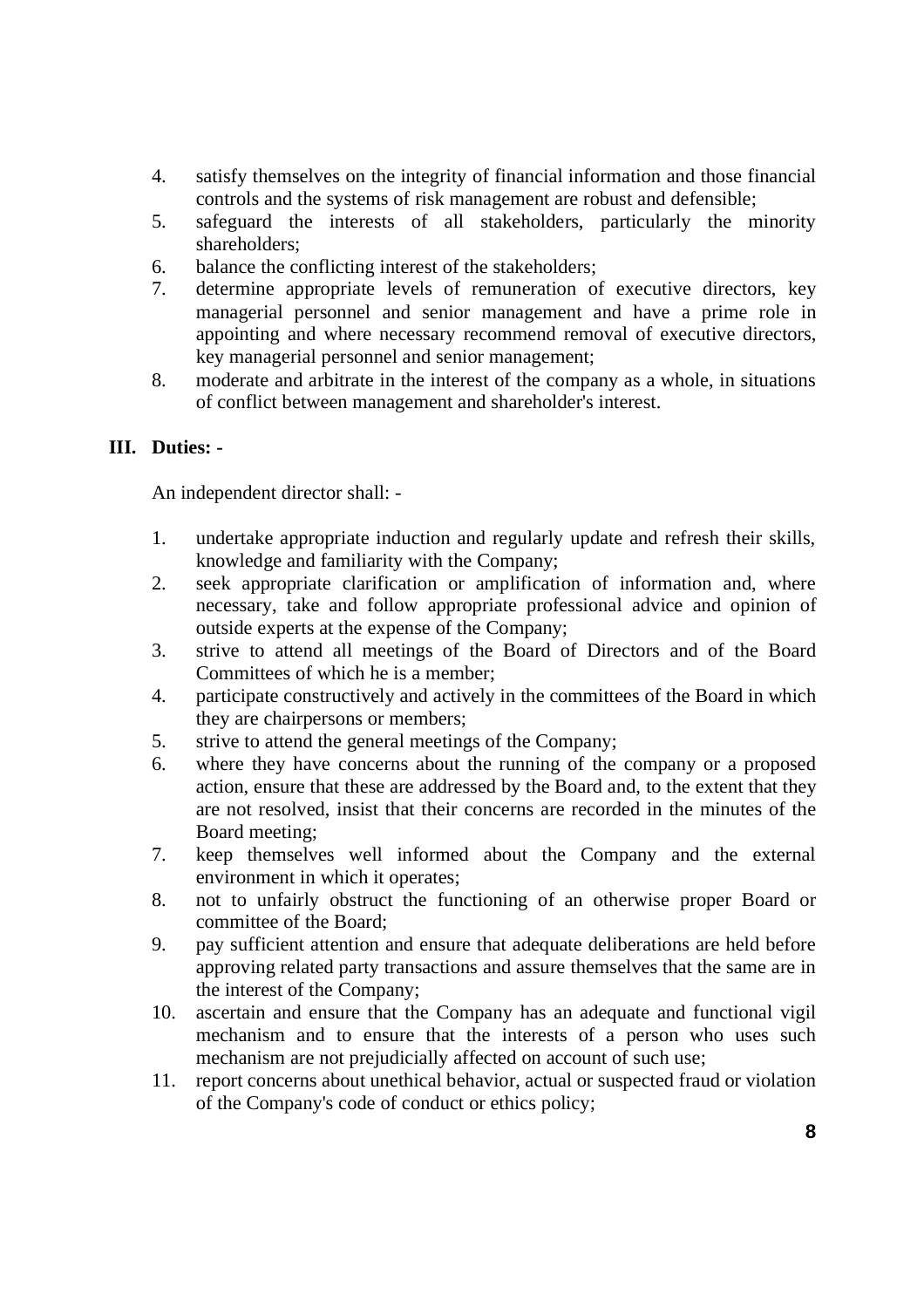- 12. acting within his authority, assist in protecting the legitimate interests of the Company, shareholders and its employees;
- 13. not disclose confidential information, including commercial secrets, technologies, advertising and sales promotion plans, unpublished price sensitive information, unless such disclosure is expressly approved by the Board or required by law.

## **IV. Manner of appointment: -**

- 1. Appointment process of independent directors shall be independent of the Company management; while selecting independent directors the Board shall ensure that there is appropriate balance of skills, experience and knowledge in the Board so as to enable the Board to discharge its functions and duties effectively.
- 2. The appointment of independent director(s) of the Company shall be approved at the meeting of the shareholders.
- 3. The explanatory statement attached to the notice of the meeting for approving the appointment of independent director shall include a statement that in the opinion of the Board, the independent director proposed to be appointed fulfils the conditions specified in the Act and the rules made thereunder and that the proposed director is independent of the management.
- 4. The appointment of independent directors shall be formalised through a letter of appointment, which shall set out: -
	- (a) the term of appointment;
	- (b) the expectation of the Board from the appointed director; the Board-level Committee(s) in which the director is expected to serve and its tasks;
	- (c) the fiduciary duties that come with such an appointment along with accompanying liabilities;
	- (d) provision for Directors and Officers (D and 0) insurance, if any;
	- (e) the Code of Business Ethics that the Company expects its directors and employees to follow;
	- (f) the list of actions that a director should not do while functioning as such in the company; and
	- (g) the remuneration, mentioning periodic fees, reimbursement of expenses for participation in the Board's and other meetings and profit related commission, if any.
- 5. The terms and conditions of appointment of independent directors shall be open for inspection at the registered office of the Company by any member during normal business hours.
- 6. The terms and conditions of appointment of independent directors shall also be posted on the Company's website.